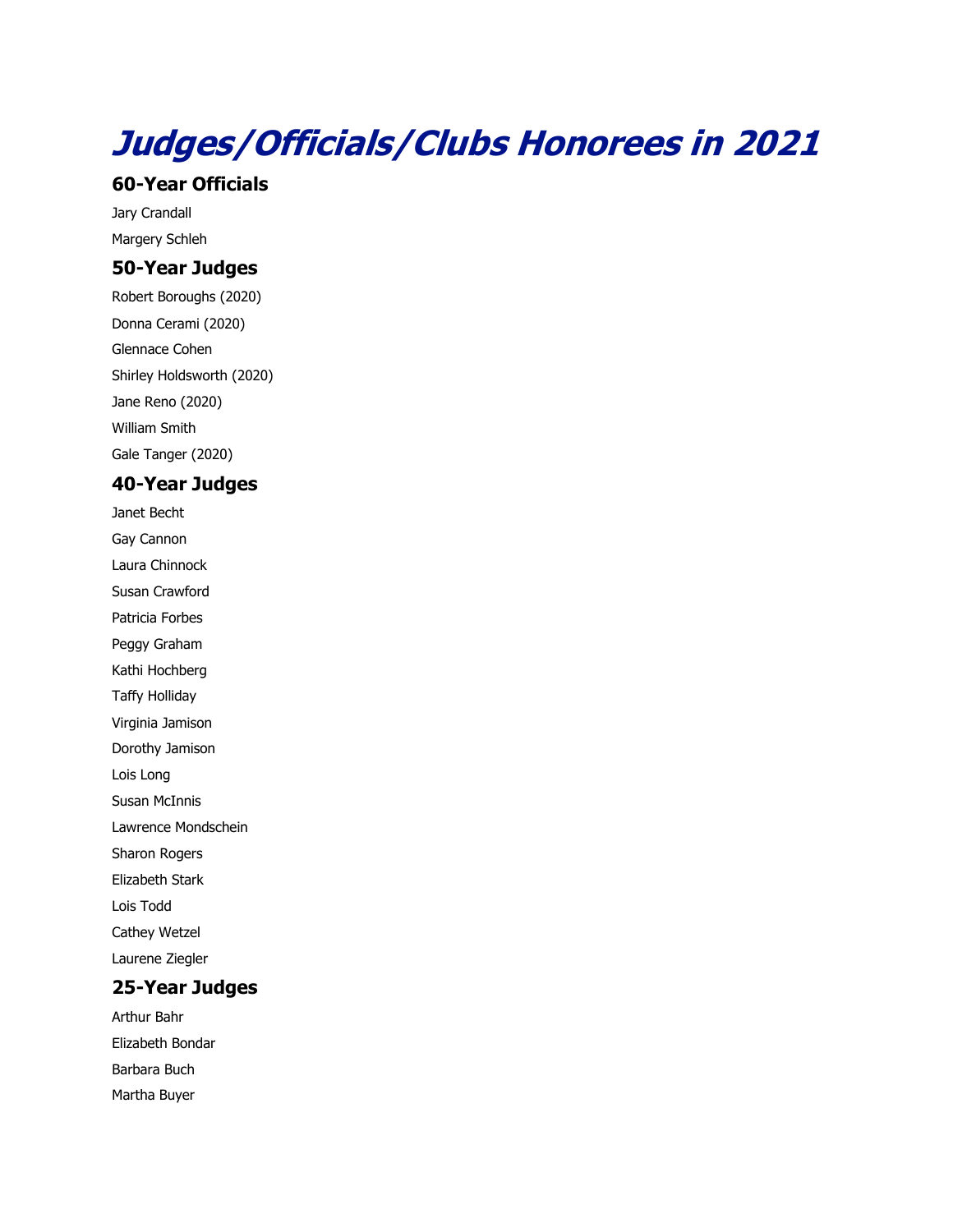Ellen Cameron Lori Cochran Katherine Conrad Richard Dalley Phillip Deaver Allison Duarte Linda Elfman Jennifer Goulet Jennifer Hartley Elizabeth Harty Mary Karen Henderson Kristy Kasapis Joan Lubischer Lynda Lubratt Marguerite Malik Stephanie Marquart Jenny Mast Kathleen McBride Wendy Meck Andrew Meng Cheryl Nickel Mary Pottenger Gail Rowland Michele Silak Robert Stein Anne Symanovich Margaret Szymanski Christy Williams Nancy Yankura

#### **25-Year Accountants**

Michael Kudravetz Rebecca Oniki Thomas Tanger

### **25-Year Referees**

Victoria Aversano John Cole Kitty DeLio LaForte Lee Gardner